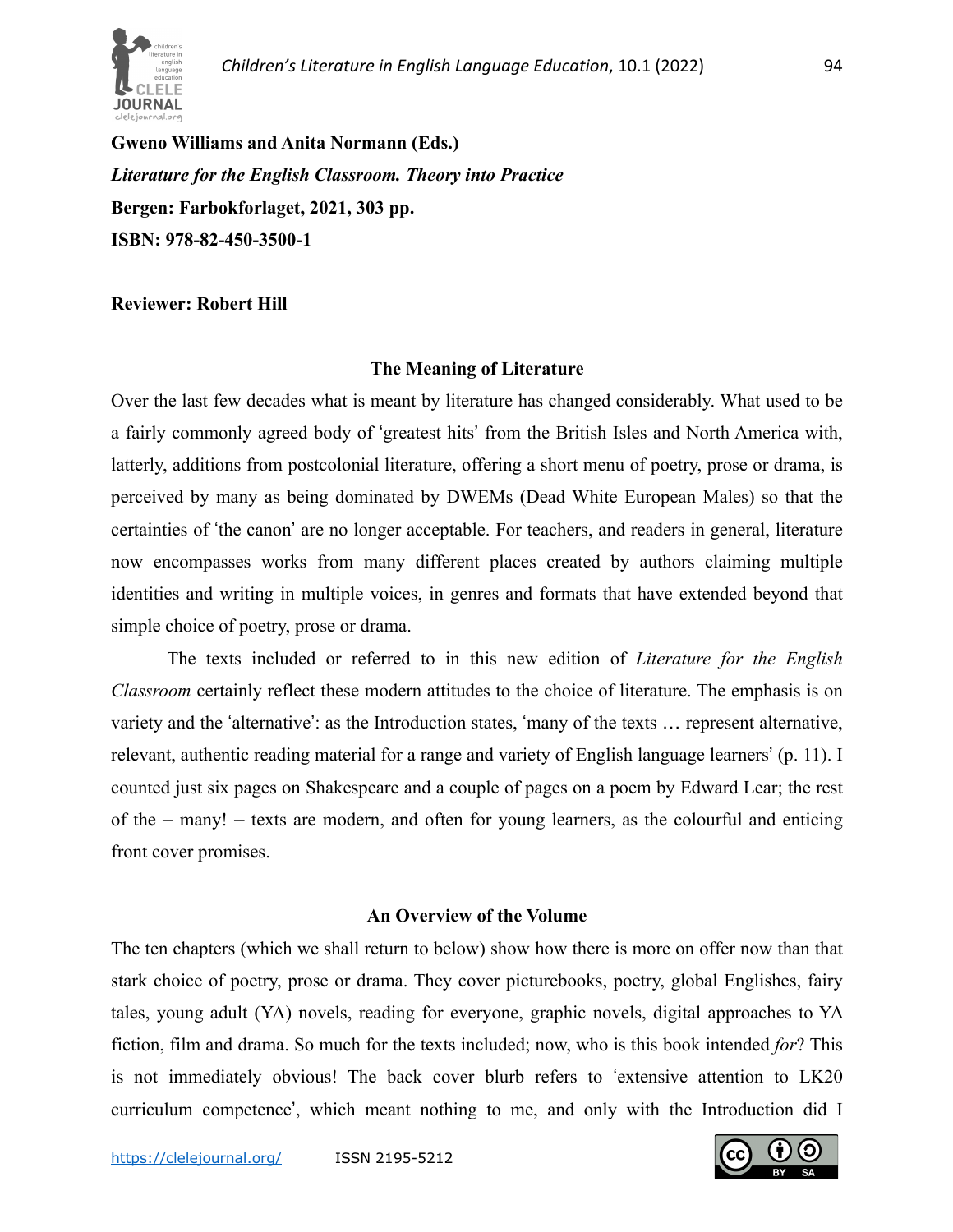

discover that the book aligns with the new Norwegian LK20 curriculum. Thereafter, relevant aims of the Norwegian curriculum are mentioned piecemeal in the introductions to the various chapters. A clear couple of pages in the general Introduction outlining the new Norwegian LK20 curriculum might have been useful, for both users in Norway and users elsewhere. It must be said, however, that this national focus in no way excludes users in other contexts; the contents are perfectly suitable for teachers anywhere. As for what level of expertise in the intended readership is catered for, the back cover blurb refers to 'teacher training students of English and TEFL teachers at all levels'. This, however, means that we come across instances of stating the obvious (where trainee teachers are catered for) and instances of taking things for granted (where practising teachers are catered for).

The subtitle of the volume under review is *Theory into Practice*, and indeed most chapters fall into two halves: a theoretical introduction followed by examples of texts and activities. But what theory? Is it the theory relating to the literary format (for example, fairy tales or graphic novels) or the theory underpinning the methodologies in using certain literary texts for language teaching? It tends to be the former rather than the latter, and that preposition 'into' in *Theory into Practice* promises too much: a suggested process where theory evolves into practice turns out more often to be a matter of 'first some theory, then some practice', where the relationship is tenuous.

# **A Chapter-by-Chapter Walkthrough**

In 'Picturebooks' (by Anna Birketveit, co-editor of the first edition) we see some distance between theory and the practice which follows. Five picturebooks are interestingly analysed, but for the interest of the adult reader rather than for use in class, although there is a short but valuable section on multicultural picturebooks. The rather scanty activities are compensated for by a useful table illustrating the pedagogic potential of eleven picturebooks. The inclusion of a generous number of illustrations from the picturebooks discussed will surely whet the reader's appetite.

Much could be said about poetry, but in 'Poetry in the English classroom' (by Marthe Sofie Pande-Rolfson) the author wisely concentrates on saying a few things well. The author emphasizes the performance nature of poetry and illustrates variations on choral reading and Reader's Theatre. She advocates pupils' own poetic production through techniques such as poetry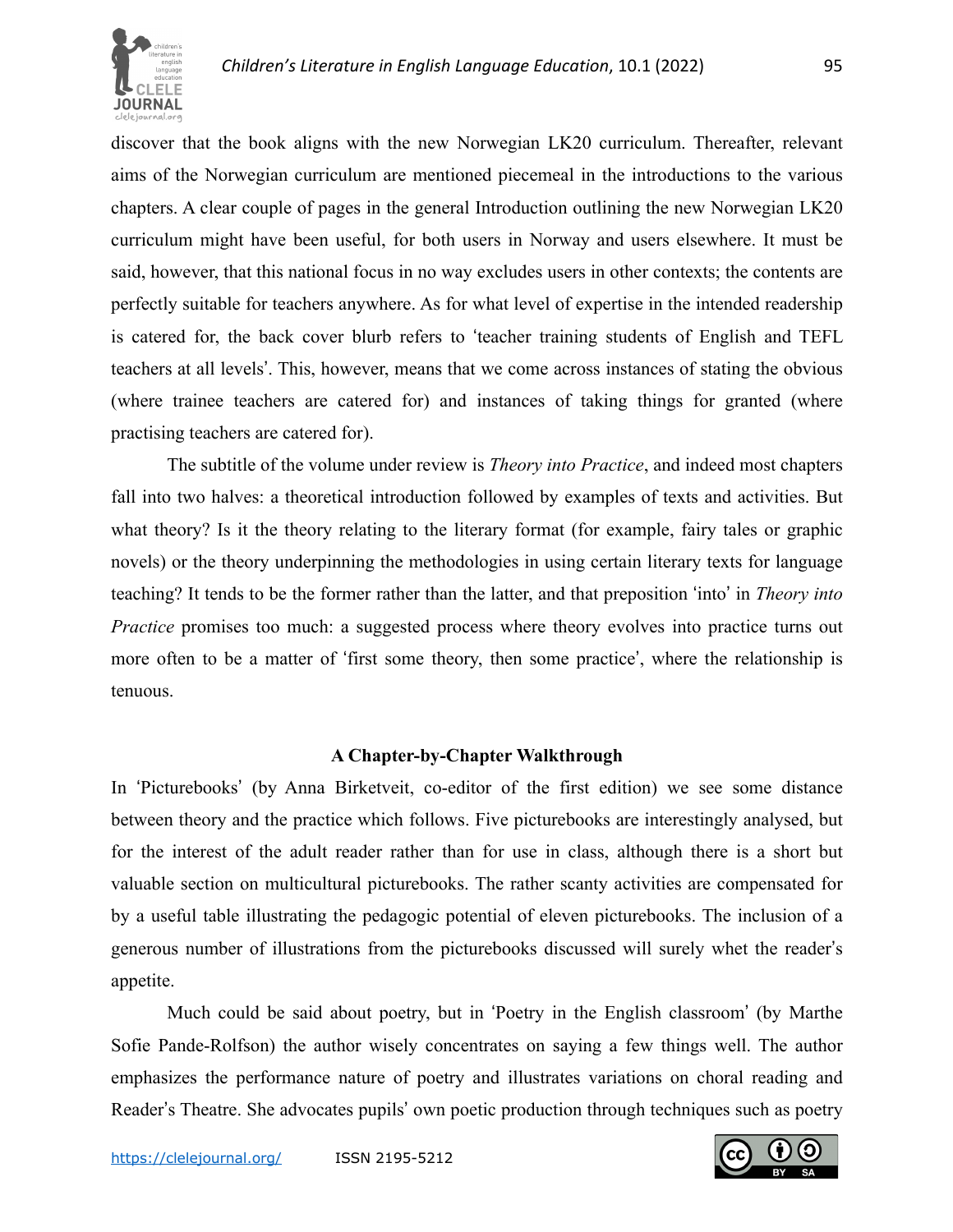

walks and found poems, both of which are illustrated with photographs of children's production.

The central section of 'Global Englishes, diverse voices' (by Lalita Murty and Beck Sinclair) examines texts from the Indian subcontinent and Sub-Saharan Africa. It suggests that texts from other cultures can function as windows, mirrors and sliding doors *viz à viz* our own cultures, and neatly combines theory and practice by demonstrating the technique of 'culture capsules', a kind of graphic organizer which facilitates the identification of similarities and differences between cultures.

'Fairy tales' (again by Anna Birketveit) begins with an interesting introduction on the origins, structure and content of fairy tales (clearly a theory of literary format, not didactics), but the practical half of the chapter is disappointing. Only one fairy story is referred to (the text is not given) as an example: 'The Princess who had to have the last word', a Norwegian tale which I did not know. (I hasten to point out that this is the only element in the book that is too localized). A series of activities is recommended – word search, word match, bingo, one-sided dialogue, truefalse, dramatization – that have nothing to do with the preceding theory and which could be applied to practically any format of fiction, not specifically fairy tales.

In 'Novels for teenage readers' (by co-editor Gweno Williams) a neat one-page section illustrates the characteristics and stylistic features of YA fiction. This is followed by twelve pages of synopses; Michael Morpurgo, Jacqueline Wilson and Benjamin Zephaniah are represented several times. Teachers certainly want suggestions, but I wonder if this procedure might be improved on. It might have been replaced by or supplemented with a table showing, for each title, author and date, theme, setting, theme, suitability for which age group, language level, whether filmed, and so on. The closing section on 'further didactic suggestions for class activities' is in reality a list of topics and themes to explore rather than activities *per se*.

'Reading for everyone' (by Lalita Murty, Beck Sinclair, Gweno Williams, Marthe Sofie Pande-Rolfson, Anita Normann and Tim Vicary) is a catch-all chapter dealing with diversity and inclusion, verse novels as a literary format, extensive reading, and recommended texts for differentiation. The section on inclusive texts stands out: it includes a useful checklist and then some nineteen examples of diverse and inclusive texts with succinct synopses of three to four lines each. A persuasive case is made for verse novels used for differentiation; the free verse can be remarkably simple. The five-page section on extensive reading is clearly for trainee teachers.

In 'Graphic novels in the English classroom' (by Hege Emma Rimmereide) the theory is

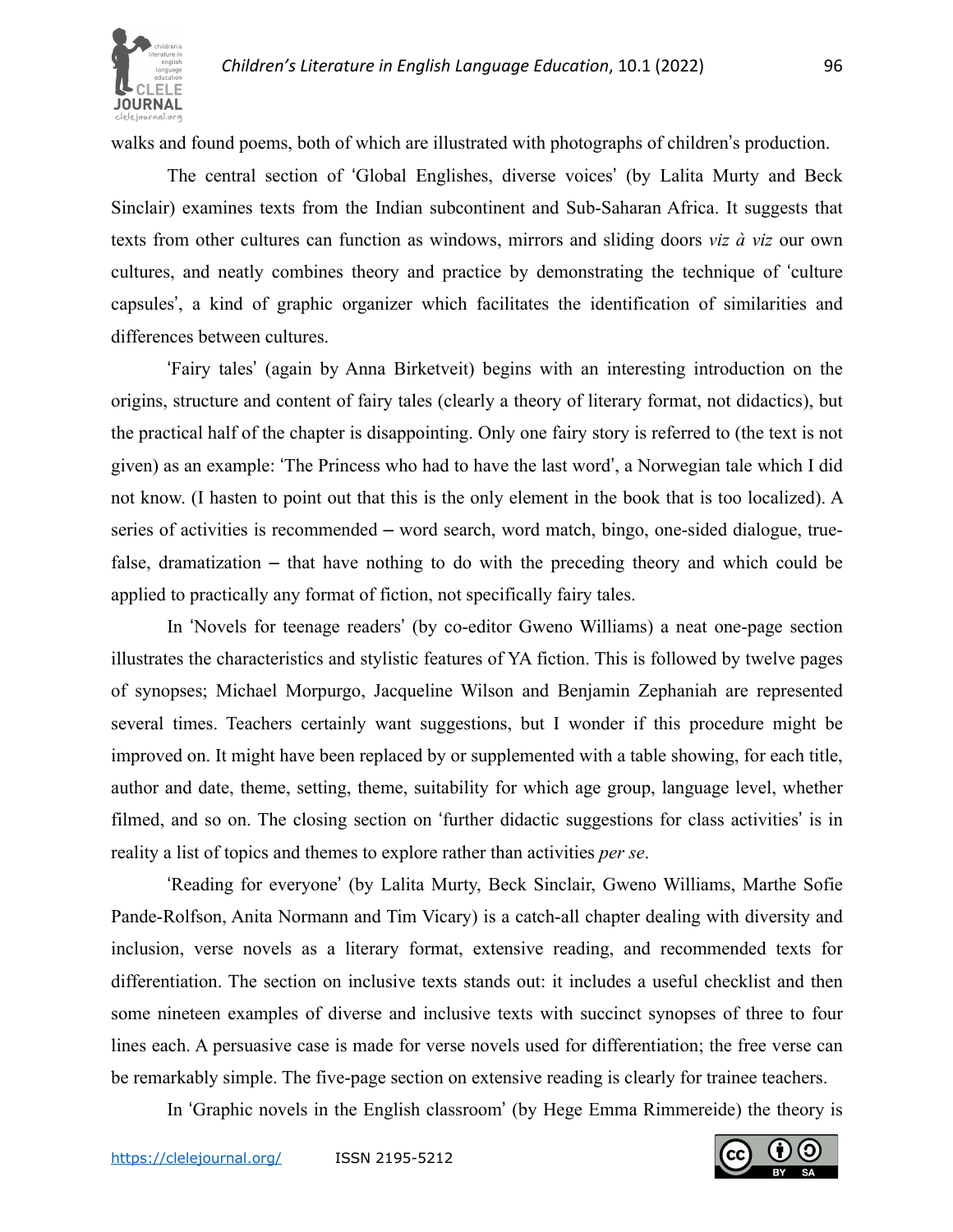

more impressive than the practice. The key features of graphic novels (pp. 199-206) are an excellent revelation, supported by well-chosen illustrations and a good bibliography. The activities of dramatization and 'make your own comic' seem tame afterwards, although a literature circle adapted to discuss graphic novels is intriguing if ambitious.

'Digital approaches to young adult fiction' (by co-editor Anita Normann) begins with making the distinction between 'digital literature' (literature which is 'born digital') and digitized literature (which is converted from paper form) and then champions action- and productionorientated approaches, which use literary texts as a springboard: learners respond creatively to a text or make their own texts inspired by the original text. Tables about action and production and pre-, while-reading and post-activities make points clearly. 'Digital activities' is the term used throughout, though I propose coining the term 'digitized activities' as a truer nomenclature: some activities are traditional ones but performed with the use of a computer. 'Digital timelines', however, is an activity that is truly digital and useful with many kinds of text. As befits a chapter devoted to things digital, there is a good webography.

'Film in the English Classroom' (by Andy Gordon) is an outstanding chapter, in which theory (features of film and even the paratextual elements of posters and trailers) and practice really are connected: there is constant interplay between them, eschewing the 'first then secondly' model. Tables, boxes, bullet points and lesson plans provide a great deal of information and ideas in the limited space of one chapter. Three YA novels which have been filmed are used as examples from which ideas for using other films are extrapolated. To conclude there is a useful list of YA novels made into films.

In 'Drama in the English Classroom' (by co-editor Gweno Williams) the theory that is laid out in the introduction is didactic and not genre based. The scope of the chapter is ambitious, ranging from drama in the primary classroom to Shakespeare, taking in performing poetry, and this might explain why some activities seem not completely thought through. In hot-seating Macbeth, for example, is there going to be much discussion generated by debating whether it is acceptable to have a friend and his child murdered, or to arrange for women and children to be murdered? (p. 293). A case study based on performing Lear's nonsense poem 'The Owl and the Pussy-cat' allows the author to suggest procedures that can be exported to the dramatizing of other texts.